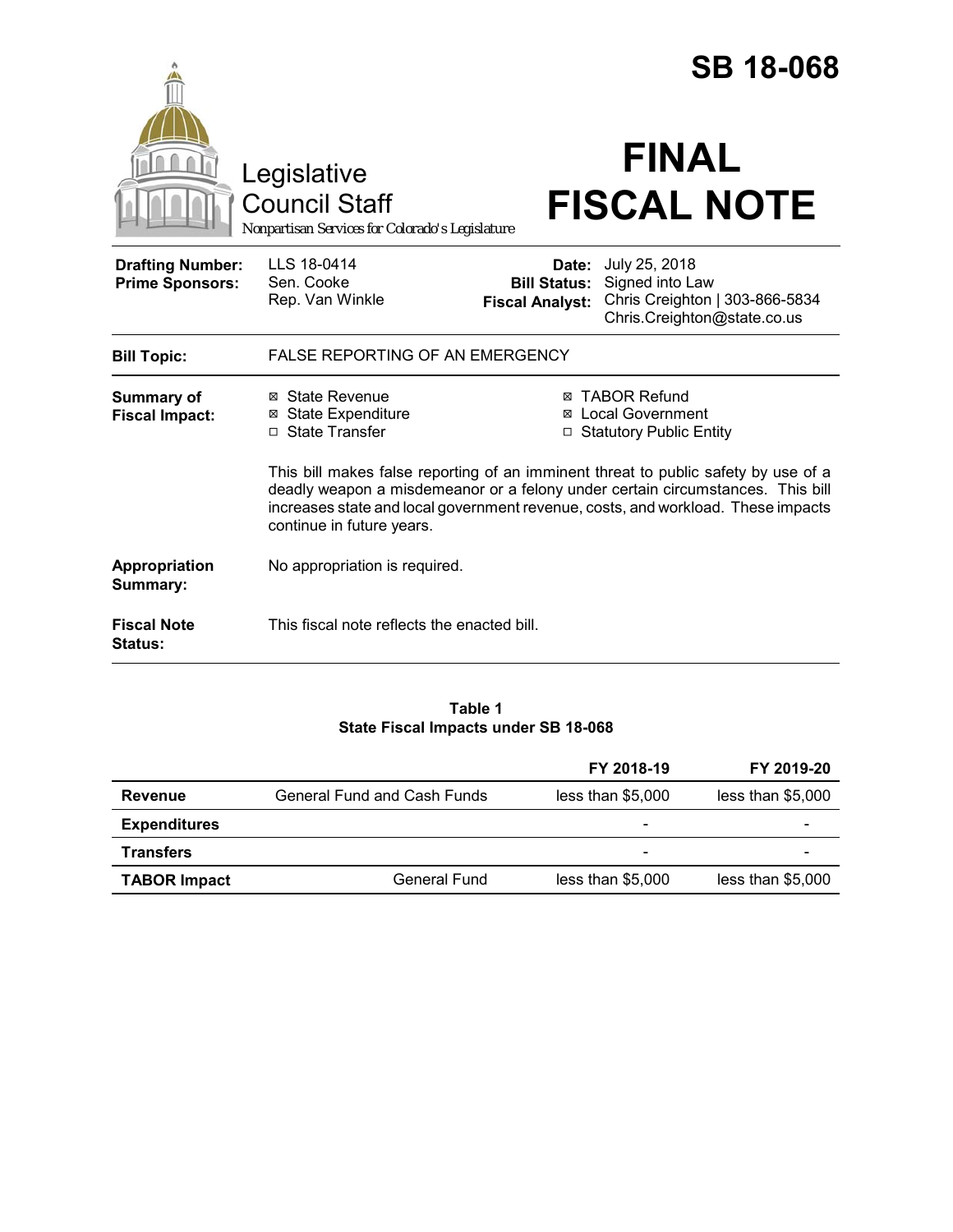# **Summary of Legislation**

Under current law a person may be charged with a class 2 or 3 misdemeanor, depending on the circumstances, for making a false report to authorities. This bill makes it an extraordinary risk class 1 misdemeanor to falsely report an imminent threat to public safety by use of a deadly weapon, if the report causes any government agency that deals with emergencies to initiate actions to evacuate or otherwise displace the occupants of a public building, business, place of assembly, or facility of public transportation. This crime becomes a felony if:

- the emergency response to the false report causes serious bodily harm to another person (class 4 felony); or
- death occurs to another person as a result of the emergency response (class 3 felony).

Offenders may be tried in the county where the false report was made, the county where the false report was communicated to law enforcement, or the county where law enforcement responded to the false report. Offenders must pay restitution equal to the cost of the evacuation or the emergency response.

# **Comparable Crime**

Legislative Council Staff is required to include certain information in the fiscal note for any bill that creates a new crime, changes the classification of an existing crime, or changes an element of the existing crime that creates a new factual basis for the offense and increases the penalties of such crimes depending on the circumstances. This bill changes elements of an existing crime and increases the penalties in certain circumstances. Sentencing data on the crimes of false reporting to authorities (class 3 misdemeanor or class 2 misdemeanor while committing another crime) and false reporting of explosives (class 6 felony) was analyzed to form an estimate on the prevalence of false reporting.

**False reporting to authorities.** Since 2015, there have been 4,095 convictions of false reporting to authorities (2,563 Male, 1,531 Female; 1 unknown; 3,352 Caucasian, 340 Black, 279 Hispanic, 59 American Indian, 37 other, 25 Asian, 3 unknown). Of these convictions, 58 resulted in the offender being sentenced to county jail; however, the majority of these (39) were for providing false identification, which is processed under the same statute.

**False repoting of explosives.** Since 2015, there have been 16 convictions of false reporting of explosives (15 Male, 1 Female; 13 Caucasian, 2 Black, 1 Hispanic). Of these convictions, 3 resulted in a Department of Corrections (DOC) sentence and 4 in a county jail sentence.

**Assumption.** This fiscal note assumes there will be 10 cases per year of false reporting of an imminent threat to public safety or use of a deadly weapon and that at least one of these cases will result in a sentence to county jail.

### **State Revenue**

Beginning in FY 2018-19, this bill will increase state cash fund revenue. The exact revenue impact is unknown and will depend on the number of convictions and the amount of restitution that must be paid, but is estimated to be less than \$5,000 per year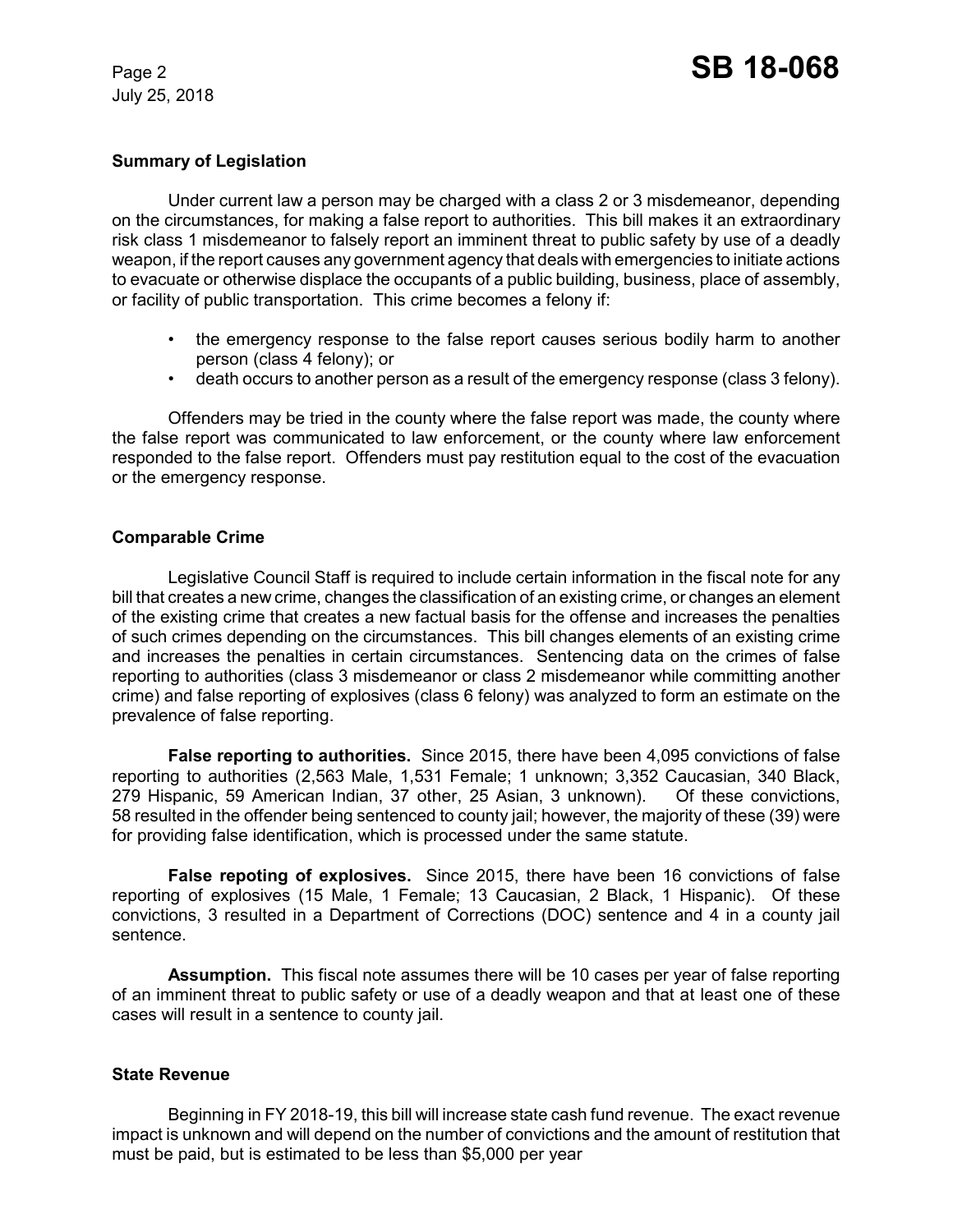**Criminal fines.** The bill is anticipated to increase state revenue by less than \$5,000 per year, credited to the Fines Collection Cash Fund in the Judicial Department. The following fine penalties may be assessed for criminal false reporting:

- $\cdot$  \$500 to \$5,000 for a class 1 misdemeanor;
- $\bullet$  \$2,000 to \$500,000 for a class 4 felony; and
- $\cdot$  \$3,000 to \$750,000 for a class 3 felony.

Because the courts have the discretion of incarceration, imposing a fine, or both, the precise impact to state revenue cannot be determined, but is estimated to be less than \$5,000 per year.

**Court and administrative fees.** The bill will also increase state fee revenue credited to the General Fund and to various cash funds. Fees are imposed for a variety of court-related costs, which vary based on the offense, but may include probation supervision, drug or sex offender surcharges, victim compensation, and late fees, among others. Some fee revenue is shared with local governments; refer to the Local Government Impact section for additional information.

**Restitution.** State revenue will also increase from any restitution paid by offenders equal to the amount of state costs for any emergency response or evacuation caused by a false report. This impact has not been estimated.

# **TABOR Refund**

This bill increases state revenue from criminal fines, fees, and restitution, which will increase the amount of money required to be refunded under TABOR for FY 2018-19 and FY 2019-20. Since the bill increases the TABOR refund obligation without a corresponding change in General Fund revenue, the amount of money available in the General Fund for the budget will decrease by an identical amount. State revenue subject to TABOR is not estimated for years beyond FY 2019-20.

### **State Expenditures**

Beginning in FY 2018-19, this bill increases state expenditures and workload in the Judicial Department and agencies that provide representation to indigent persons, including the Office of the State Public Defender and the Office of the Alternate Defense Counsel. State General Fund expenditures in the Department of Corrections are potentially increased, as discussed below.

**Judicial Department.** The bill is expected to result in 10 new case filings every year, which will increase workload in the trial courts. Given that a judicial officer can handle 511 criminal cases per year on average, this workload increase is considered to be minimal and can be accomplished within existing appropriations. To the extent that offenders convicted of class 1 misdemeanor false reporting are sentenced to longer probation periods than under current law, probation workload will increase to supervise them.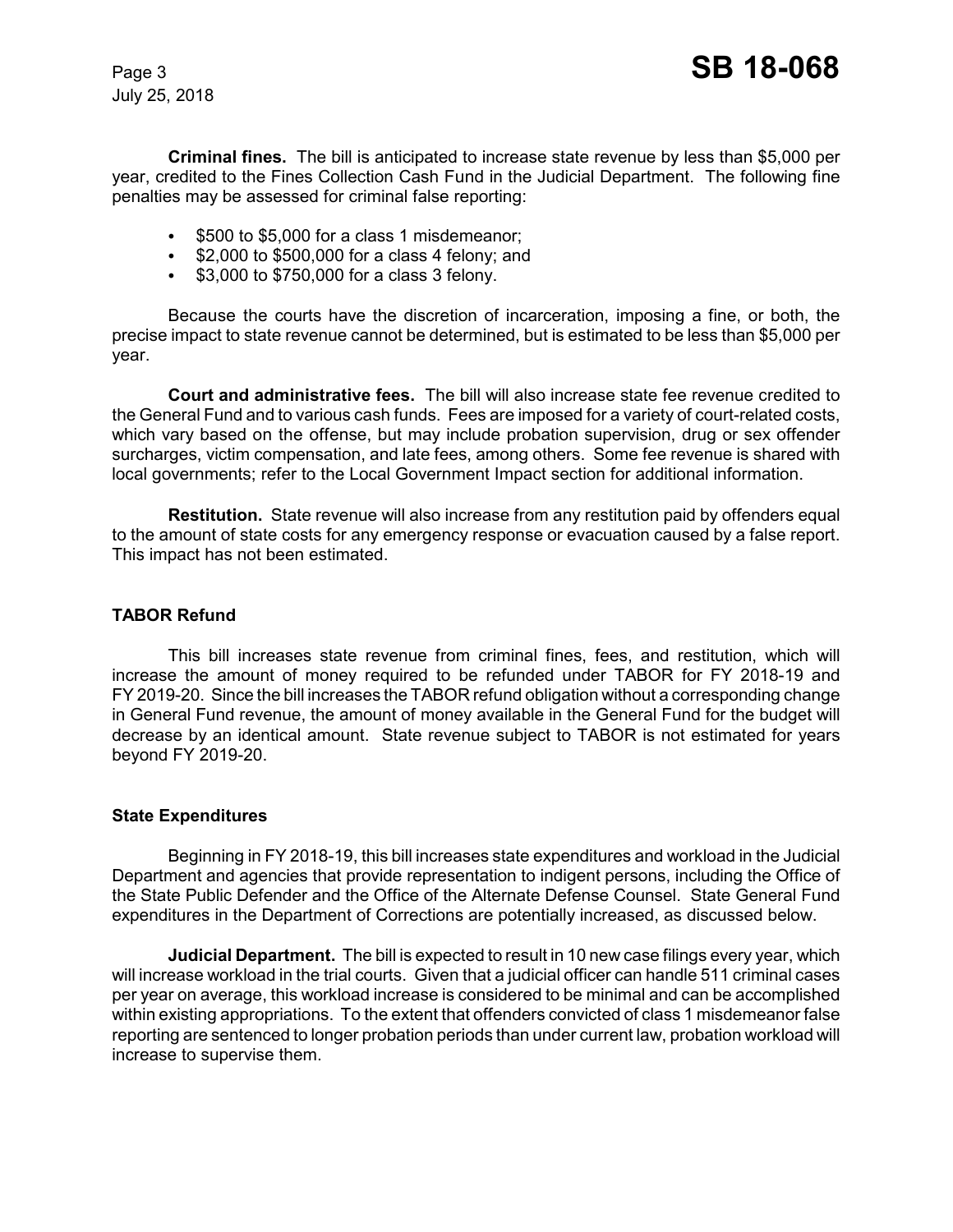**Agencies providing representation to indigent persons.** Workload and costs for the Office of the State Public Defender and the Office of the Alternate Defense Counsel will increase under the bill to the extent that offenders are indigent. This analysis assumes the affected offices will request any required increases in appropriations through the annual budget process.

**Department of Corrections.** To the extent that offenders are convicted of false reporting that results in serious bodily harm (class 4 felony) or death (class 3 felony), this bill will increase prison bed and parole costs for the DOC. For informational purposes, the average DOC length of stay is 33.9 months for a class 4 felony and 74.9 months for a class 3 felony. Offenders convicted of a class 4 felony will spend 26.1 months on parole and 41.9 months on parole for class 3 felony convictions. This analysis assumes that the DOC will request any required appropriations through the annual budget process

For additional information about costs in fiscal notes for bills affecting the Department of Corrections, please visit: leg.colorado.gov/fiscalnotes.

### **Local Government Impact**

Overall, this bill is expected to increase local government revenue, costs, and workload as described below. The exact impact to a particular local government will vary depending on the number of false reporting offenses committed and number of cases tried within its jurisdiction.

**District attorneys**. The bill increases workload and costs for district attorneys to prosecute any new offenses of false reporting.

**County jails.** One new sentence for a period of between 6 and 24 months is expected per year for an extraordinary risk class 1 misdemeanor which will increase county jail costs. Under current law, a court may sentence a false reporting offender to jail for a class 2 misdemeanor for a period of between 3 and 12 months and 0 and 6 months for a class 3 misdemeanor. To the extent that existing class 2 or class 3 misdemeanor offenders are instead convicted of an extraordinary risk class 1 misdemeanor, county jail costs will also increase. Because the courts have the discretion of incarceration or imposing a fine, the precise impact at the local level cannot be determined. Estimated costs to house an offender in a county jail vary from \$53 to \$114 per day. For the current fiscal year, the state reimburses county jails at a daily rate of \$54.39 to house state inmates.

To the extent that offenders currently convicted of misdemeanor false reporting and sentenced to county jail under current law are instead convicted of a felony and sentenced to DOC, county jail costs will decrease.

**Denver County Court.** The bill results in an increase in criminal fine and court fee revenue, costs, and workload for the Denver County Court to try class 1 misdemeanor false reporting cases. Probation services in the Denver County Courts may also experience an increase in revenue and workload to supervise persons convicted under the bill that may be sentenced to a longer probation term within Denver County. To the extent that Denver offenders are instead tried for felony false reporting under this bill, Denver County Court revenue, costs, and workload will decrease.